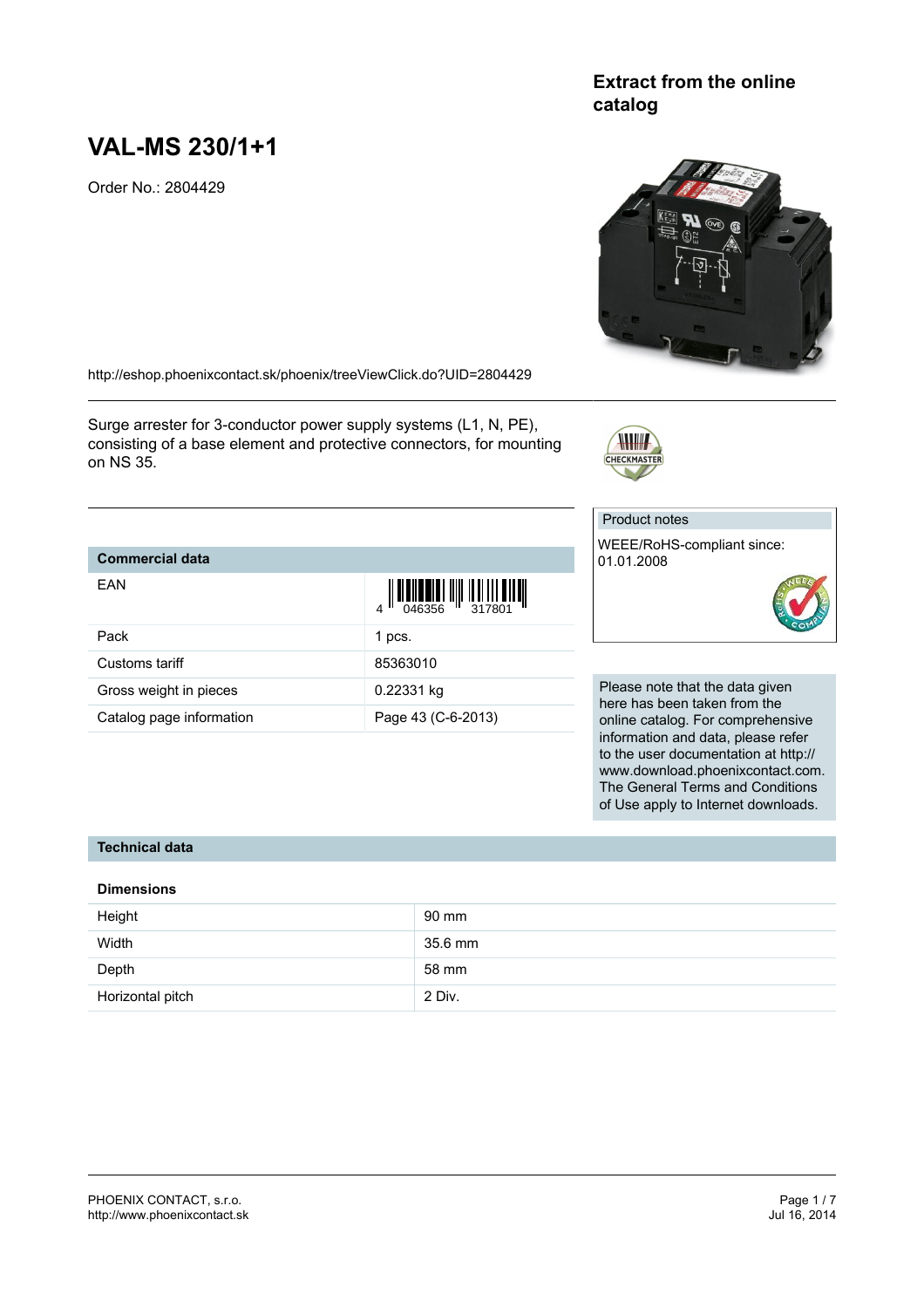#### **Ambient conditions**

| Degree of protection                                                | IP20 (only when all terminal points are used) |
|---------------------------------------------------------------------|-----------------------------------------------|
| Ambient temperature (operation)                                     | -40 °C  80 °C                                 |
| Ambient temperature (storage/transport)                             | -40 °C  80 °C                                 |
| Altitude                                                            | $\leq$ 2000 m (amsl (above mean sea level))   |
| Permissible humidity (operation)                                    | 5 %  95 %                                     |
| Shock (operation)                                                   | 25g                                           |
| Vibration (operation)                                               | 5g                                            |
| General                                                             |                                               |
| IEC power supply system                                             | <b>TT</b>                                     |
|                                                                     | TN-S                                          |
| Housing material                                                    | PA 6.6                                        |
|                                                                     | <b>PBT</b>                                    |
| Inflammability class according to UL 94                             | $V-0$                                         |
| Color                                                               | black                                         |
| Standards for air and creepage distances                            | DIN EN 60664-1                                |
|                                                                     | EN 61643-11                                   |
| Mounting type                                                       | DIN rail: 35 mm                               |
| Type                                                                | DIN rail module, two-section, divisible       |
| Number of positions                                                 | $\overline{2}$                                |
| Surge protection fault message                                      | Optical                                       |
| Direction of action                                                 | 1L-N & N-PE                                   |
| <b>Protective circuit</b>                                           |                                               |
| IEC test classification                                             | Ш                                             |
|                                                                     | T <sub>2</sub>                                |
| EN type                                                             | T <sub>2</sub>                                |
| Maximum continuous operating voltage U <sub>c</sub> (L-N)           | 275 V AC                                      |
| Maximum continuous operating voltage U <sub>c</sub> (N-PE)          | 260 V AC                                      |
| Nominal frequency f <sub>N</sub>                                    | 50 Hz (60 Hz)                                 |
| Rated load current IL                                               | 80 A                                          |
| Residual current I <sub>PE</sub>                                    | $\leq 5 \mu A$                                |
| Standby power consumption P <sub>c</sub>                            | $\leq$ 120 mVA                                |
| Max. discharge current I <sub>max</sub> (8/20) µs maximum (L-<br>N) | 40 kA                                         |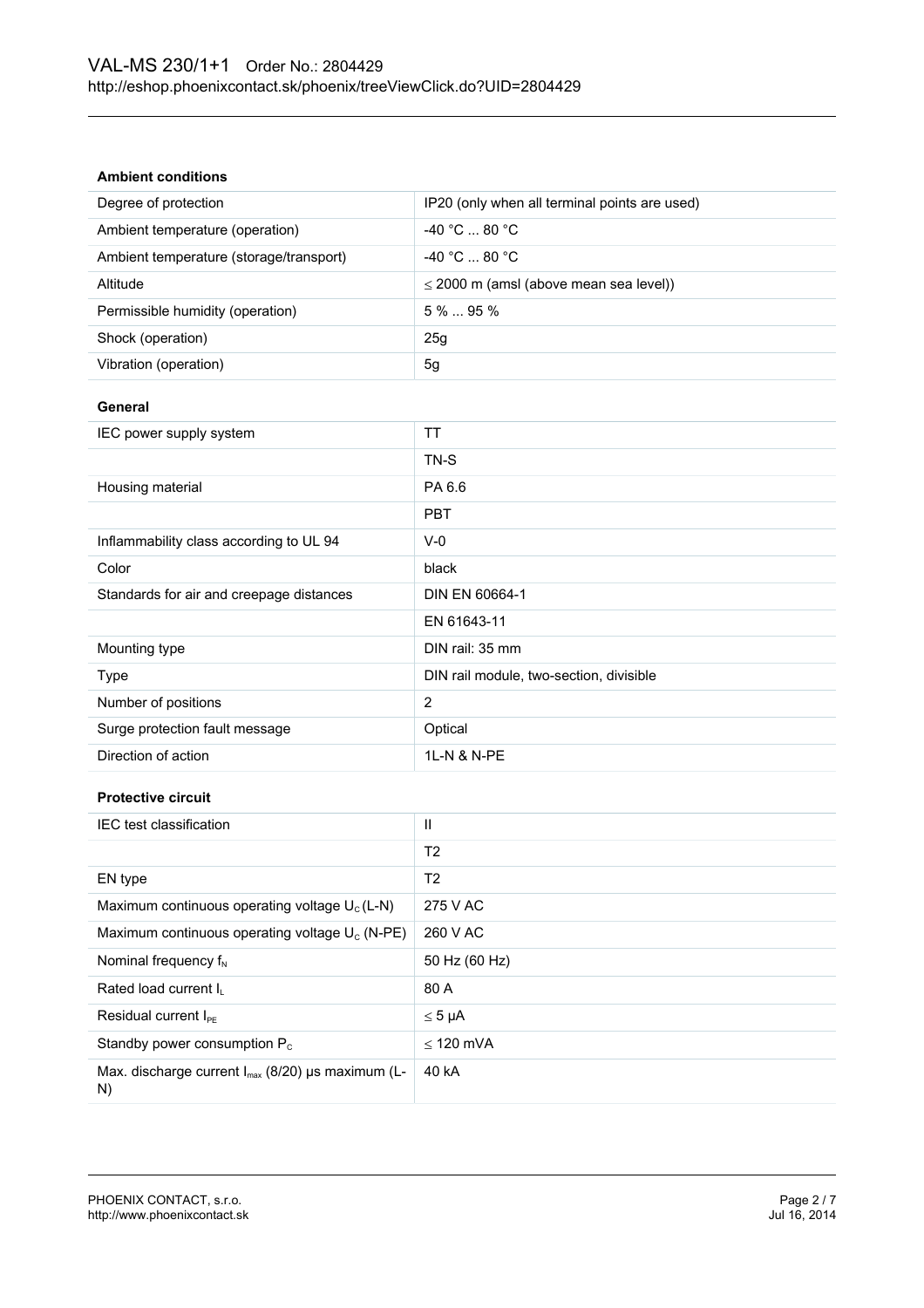| Max. discharge current $I_{max}$ (8/20) µs maximum (L-<br>PE)      | 40 kA               |
|--------------------------------------------------------------------|---------------------|
| Max. discharge current $I_{max}$ (8/20) µs maximum (N-<br>PE)      | 40 kA               |
| Nominal discharge current $I_n$ (8/20) $\mu s$ (L-N)               | 20 kA               |
| Nominal discharge current $I_n$ (8/20) $\mu s$ (L-PE)              | 20 kA               |
| Nominal discharge current $I_n$ (8/20) µs (N-PE)                   | 20 kA               |
| Front of wave sparkover voltage at 6 kV (1.2/50)<br>$\mu s$ (N-PE) | $<$ 1.5 kV          |
| Insulation resistance R <sub>iso</sub>                             | $>$ 1 GQ (100 V DC) |
| Voltage protection level $U_p$ (L-N)                               | $\leq$ 1.35 kV      |
| Voltage protection level U <sub>o</sub> (L-PE)                     | $<$ 1.6 kV          |
| Voltage protection level U <sub>p</sub> (N-PE)                     | $\leq$ 1.5 kV       |
| Response time (L-N)                                                | $<$ 25 ns           |
| Response time (N-PE)                                               | $<$ 100 ns          |
| Max. required backup fuse with branch wiring                       | 125 A AC (gG)       |
| Max. required backup fuse with V-type through<br>wiring            | 80 A AC (gG)        |
| Follow current quenching capacity If (N-PE)                        | 100 A (260 V)       |

#### **Connection, protective circuit**

| Connection method                     | Screw connection      |
|---------------------------------------|-----------------------|
| Screw thread                          | M <sub>5</sub>        |
| Tightening torque                     | 4.5 Nm                |
|                                       | 30 $lb_f$ -in. (UL)   |
| Stripping length                      | $16 \text{ mm}$       |
| Conductor cross section stranded min. | $1.5$ mm <sup>2</sup> |
| Conductor cross section stranded max. | $25 \text{ mm}^2$     |
| Conductor cross section solid min.    | $1.5$ mm <sup>2</sup> |
| Conductor cross section solid max.    | $35 \text{ mm}^2$     |
| AWG conductor cross section           | 152                   |
|                                       | $102$ (UL)            |

#### **Standards and Regulations**

| Standards/regulations | IEC 61643-11 2011 |
|-----------------------|-------------------|
|                       | EN 61643-11 2012  |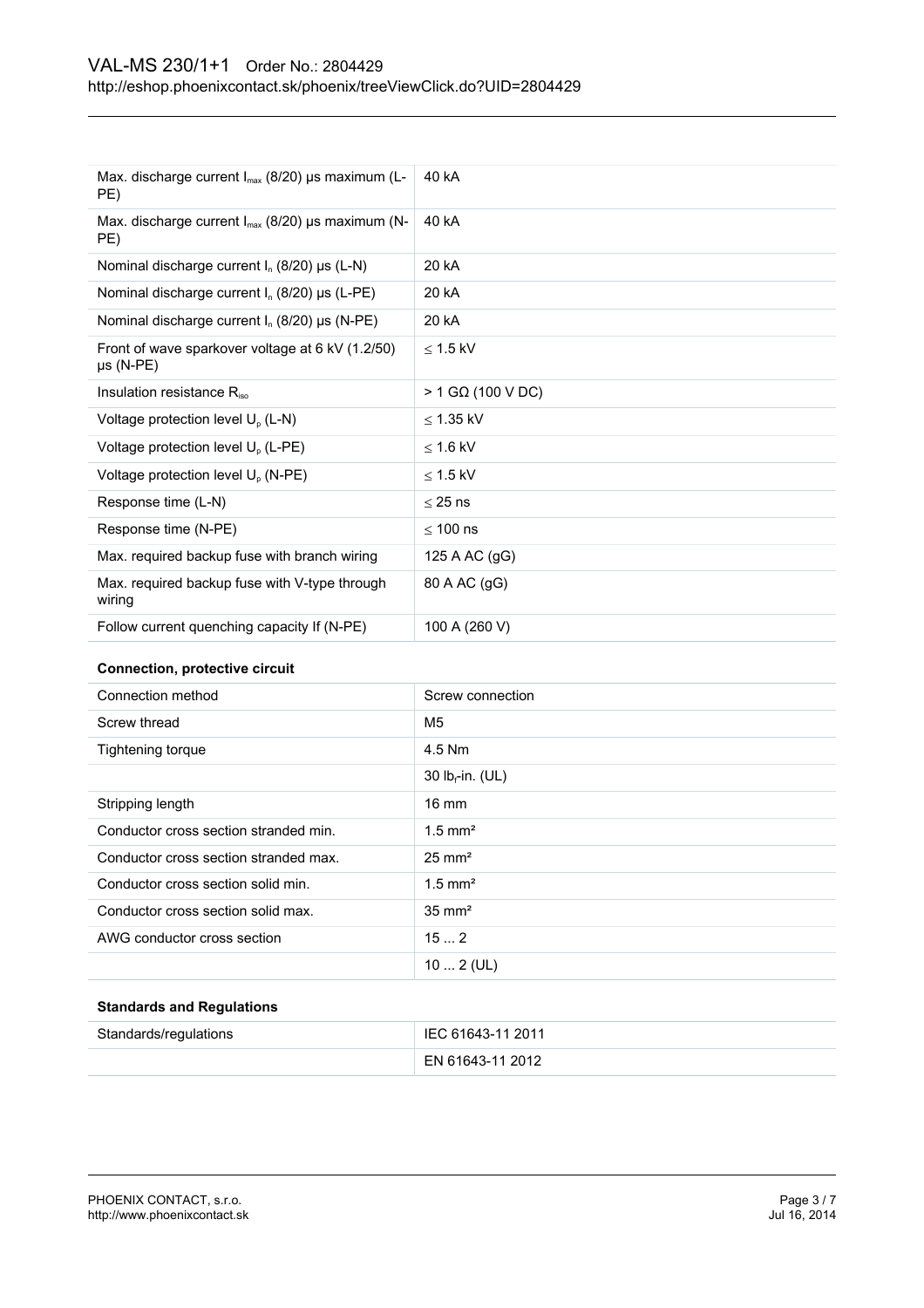#### **Certificates**









Certification CSA, cULus Recognized, GOST, KEMA-KEUR, ÖVE

Certifications applied for: Certification Ex:

KEMA

#### **Accessories**

| Item           | Designation     | Description                                                                                                      |
|----------------|-----------------|------------------------------------------------------------------------------------------------------------------|
| <b>Bridges</b> |                 |                                                                                                                  |
| 2809209        | MPB 18/1-2      | Wiring bridge for modules with connecting pitch 17.5 mm, 1-<br>phase, 2-pos.                                     |
| 2809212        | MPB 18/1-3      | Wiring bridge for modules with connecting pitch 17.5 mm, 1-<br>phase, 3-pos.                                     |
| 2809225        | MPB 18/1-4      | Wiring bridge for modules with connecting pitch 17.5 mm, 1-<br>phase, 4-pos.                                     |
| 2748564        | MPB 18/1-6      | Wiring bridge for modules with connecting pitch 17.5 mm, 1-<br>phase, 6-pos.                                     |
| 2856278        | MPB 18/1-7 BU   | Wiring bridge for modules with connecting pitch 17.5 mm, 1-<br>phase, 7-pos., color: Blue                        |
| 2748577        | MPB 18/1-8      | Wiring bridge for modules with connecting pitch 17.5 mm, 1-<br>phase, 8-pos.                                     |
| 2858470        | MPB 18/1-8 BU   | Wiring bridge for modules with connecting pitch 17.5 mm, 1-<br>phase, 8-pos., color: Blue                        |
| 2748580        | MPB 18/1-9      | Wiring bridge for modules with connecting pitch 17.5 mm, 1-<br>phase, 9-pos.                                     |
| 2748593        | MPB 18/1-12     | Wiring bridge for modules with connecting pitch 17.5 mm, 1-<br>phase, 12-pos.                                    |
| 2818339        | MPB F200X16/1GS | Wiring bridge flexible, diameter 16 mm <sup>2</sup> , with a fork-type cable lug<br>on one side, length: 200 mm  |
| 2818342        | MPB F400X16/1GS | Wiring bridge flexible, diameter 16 mm <sup>2</sup> , with a fork-type cable lug<br>on one side, length: 400 mm  |
| 2818355        | MPB F600X16/1GS | Wiring bridge flexible, diameter: 16 mm <sup>2</sup> , with a fork-type cable lug<br>on one side, length: 600 mm |
| General        |                 |                                                                                                                  |
| 2749880        | DK-BIC-35       | Feed-through terminal block for VAL and FLT applications                                                         |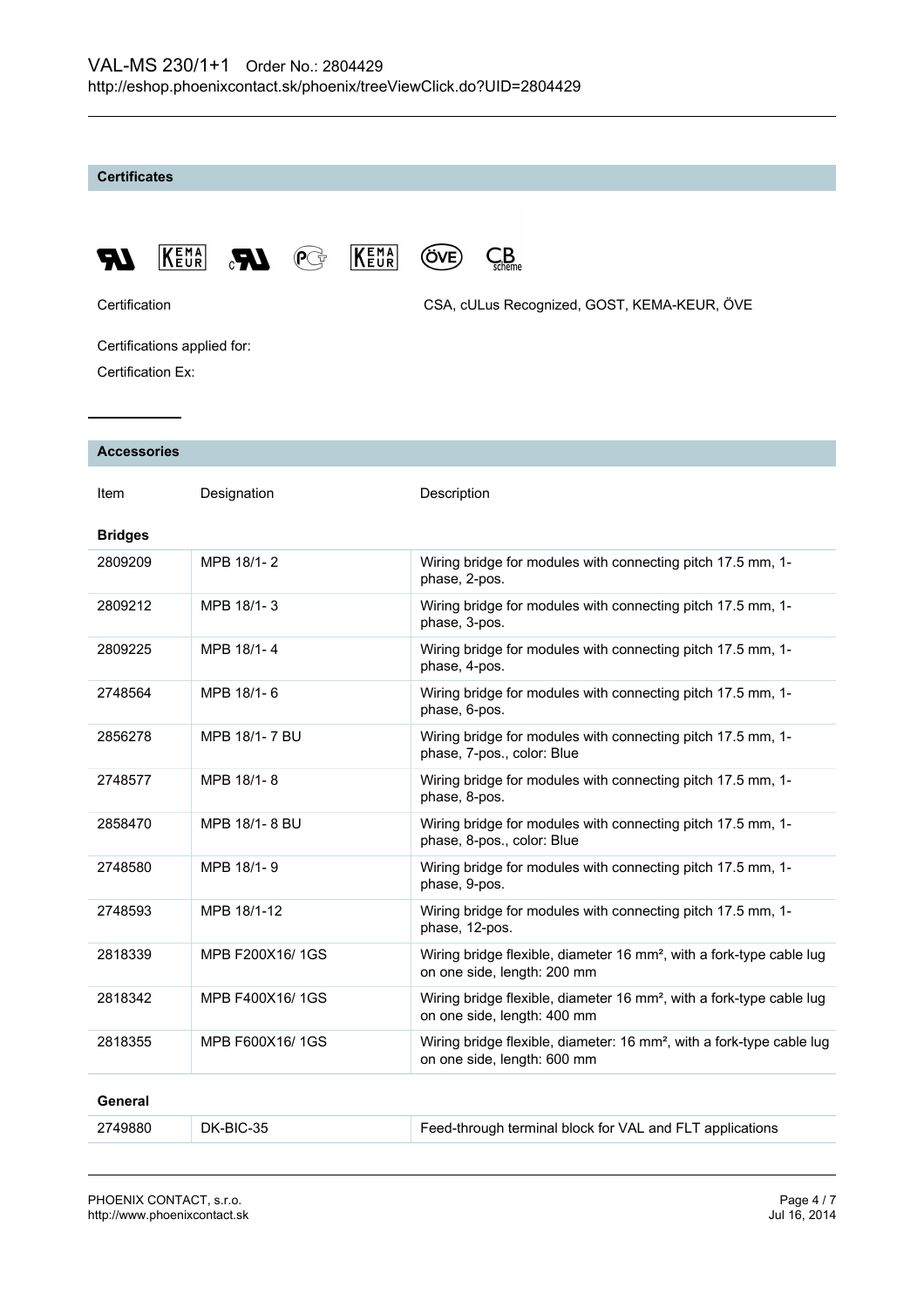#### **Marking**

| 1051993 | <b>B-STIFT</b>           | Marker pen, for manual labeling of unprinted Zack strips, smear-<br>proof and waterproof, line thickness 0.5 mm                                                                                      |
|---------|--------------------------|------------------------------------------------------------------------------------------------------------------------------------------------------------------------------------------------------|
| 2749589 | ZBN 18, LGS: ERDE        | Marker for terminal blocks, Strip, white, labeled,<br>Horizontal: Grounding symbol, Mounting type: Snap into tall<br>marker groove, for terminal block width: 18 mm, Lettering field: 18<br>$x 5$ mm |
| 2749576 | ZBN 18, LGS: L1-N, ERDE  | Marker for terminal blocks, Strip, white, labeled, Horizontal: L1,<br>L2, L3, N, GND, Mounting type: Snap into tall marker groove, for<br>terminal block width: 18 mm, Lettering field: 18 x 5 mm    |
| 0800763 | ZBN 18:SO/CMS            | Zack marker strip, white, for terminal block width: 18 mm                                                                                                                                            |
| 2809128 | <b>ZBN 18:UNBEDRUCKT</b> | Zack marker strip, Strip, white, unlabeled, can be labeled with:<br>Plotter, Mounting type: Snap into tall marker groove, for terminal<br>block width: 18 mm, Lettering field: 18 x 5 mm             |

## **Drawings**

#### Dimensioned drawing



The illustration shows the dimensional drawing for a version with remote indicator contact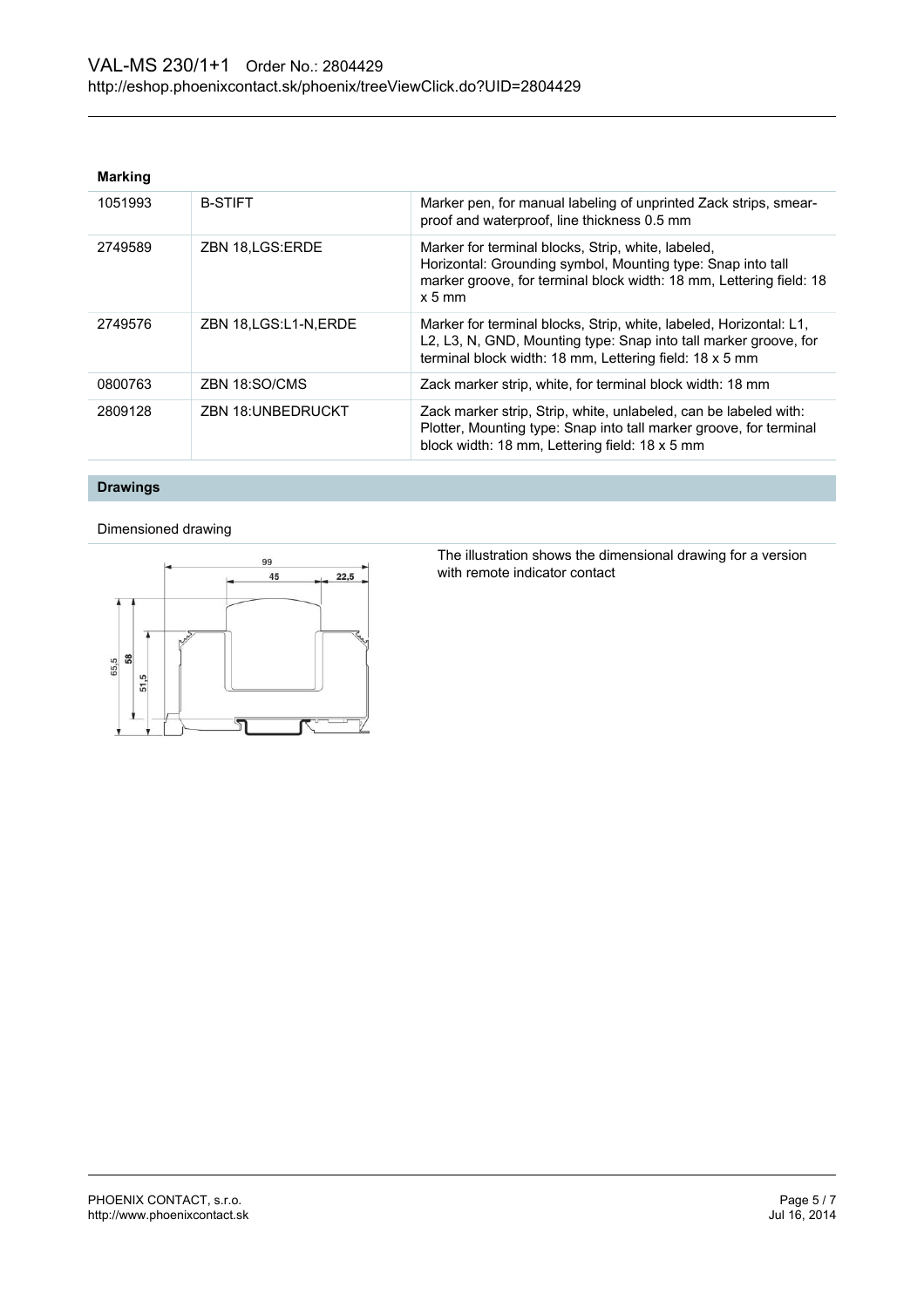Circuit diagram